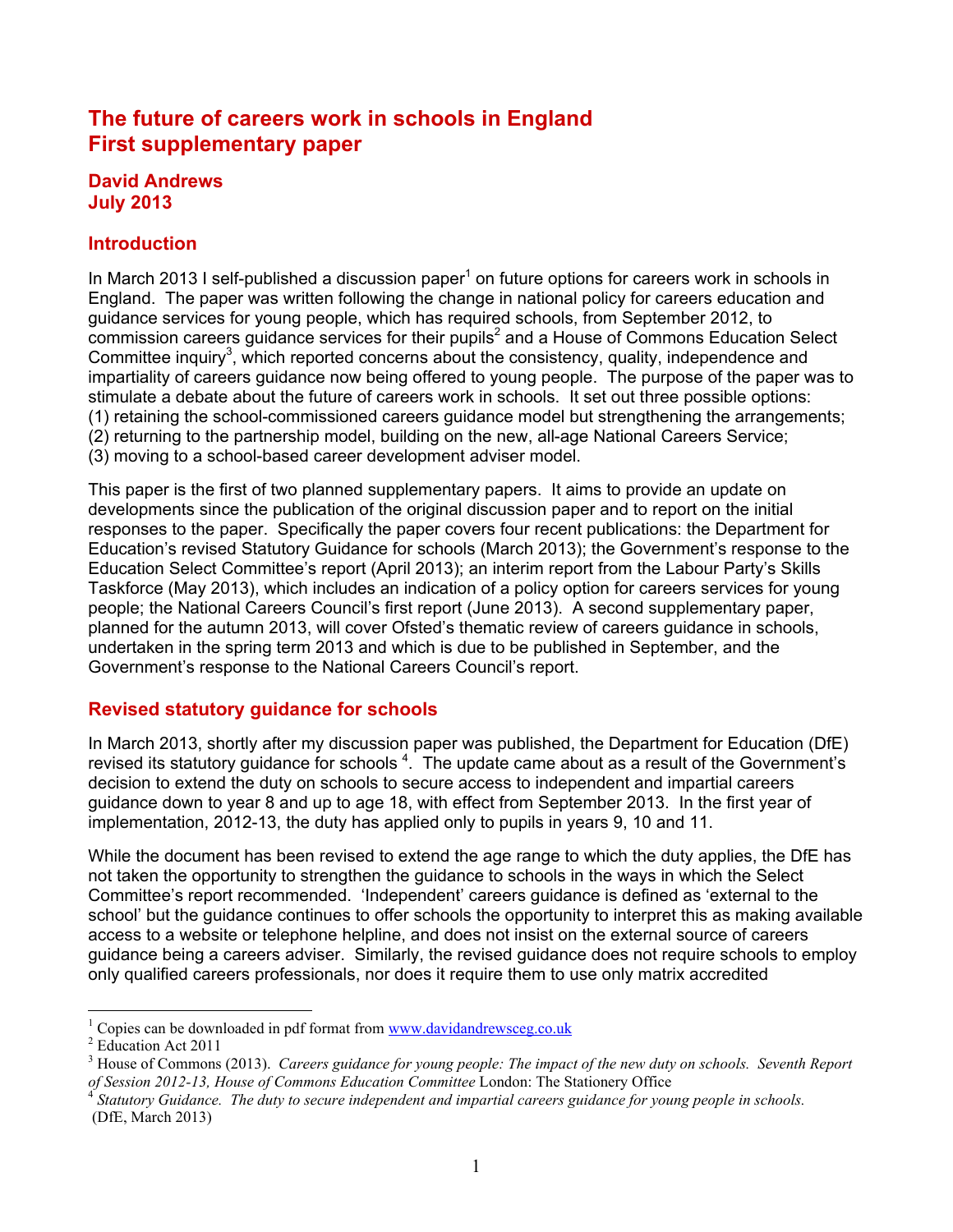organisations. The opportunity to strengthen the quality assurance framework for careers guidance provided by schools has not been taken by the Government on this occasion. The statutory guidance will be reviewed again by March 2014.

#### **Government's response to Select Committee report**

The Select Committee's inquiry into careers guidance for young people and the impact of the new duty on schools concluded that the Government's decision to transfer responsibility for careers guidance to schools was regrettable and that it has led to an overall deterioration in the level of provision for young people. The report included 18 recommendations for improving the situation, all presented within the framework of the current policy and economic climate. The Government responded to the report in April 2013 $^5$ .

The overall response from the Government has been to say that, as the inquiry took place only one term into the new arrangements, it is too early to draw any firm conclusions. The Government admitted that there is scope to further develop the provision of careers guidance for young people, but said that it wished to wait for the publication of Ofsted's thematic review, now expected in September 2013, and of the National Careers Council's first annual report (since published, in June 2013) before considering how best to support future improvements. The response acknowledged that Ofsted has confirmed that it will strengthen the inspection of careers guidance in the next revision of its inspection framework, but the Government's response to the remainder of the Committee's recommendations has been either to wait until the publication of the reports from Ofsted and the National Careers Council or to reject them.

The Government has said that it is open to the suggestion of combining the current Statutory Guidance to schools and the DfE's Practical Guide to securing independent careers guidance and saying more about collaborative approaches but, again, only once it has considered the findings of the thematic review and the National Careers Council's recommendations. It also agrees with the Committee's suggestion that the role and remit of the National Careers Service (NCS) could be strengthened in relation to offering support to schools, but only in relation to bringing business, schools and colleges together and not the capacity-building role that the Committee recommended and the National Careers Council has since endorsed (see later section).

The response goes on to reject several of the specific actions proposed by the Committee: the publication by schools of an annual careers plan; requiring schools to work towards achieving a quality award validated by the Quality in Careers Standard, secure careers guidance from only matrixaccredited providers and ensure that careers advisers they employ are professionally qualified to Level 6; reinstating the requirement on schools to provide careers education and work-related learning as part of their duty. The Government's view on each of these matters is that they should remain voluntary.

In summary, no changes to policy or guidance have been made by the Government in response to the Select Committee's report at this stage and any changes that might be introduced in the future will only be considered after the Government has taken account of the findings of Ofsted's thematic review and the recommendations of the National Careers Council.

 <sup>5</sup> House of Commons (2013). *Careers guidance for young people: The impact of the new duty on schools; Government Response to the Committee's Seventh Report of Session 2012-13. Sixth Special Report of Session 2012-13, House of Commons Education Committee.* London: The Stationery Office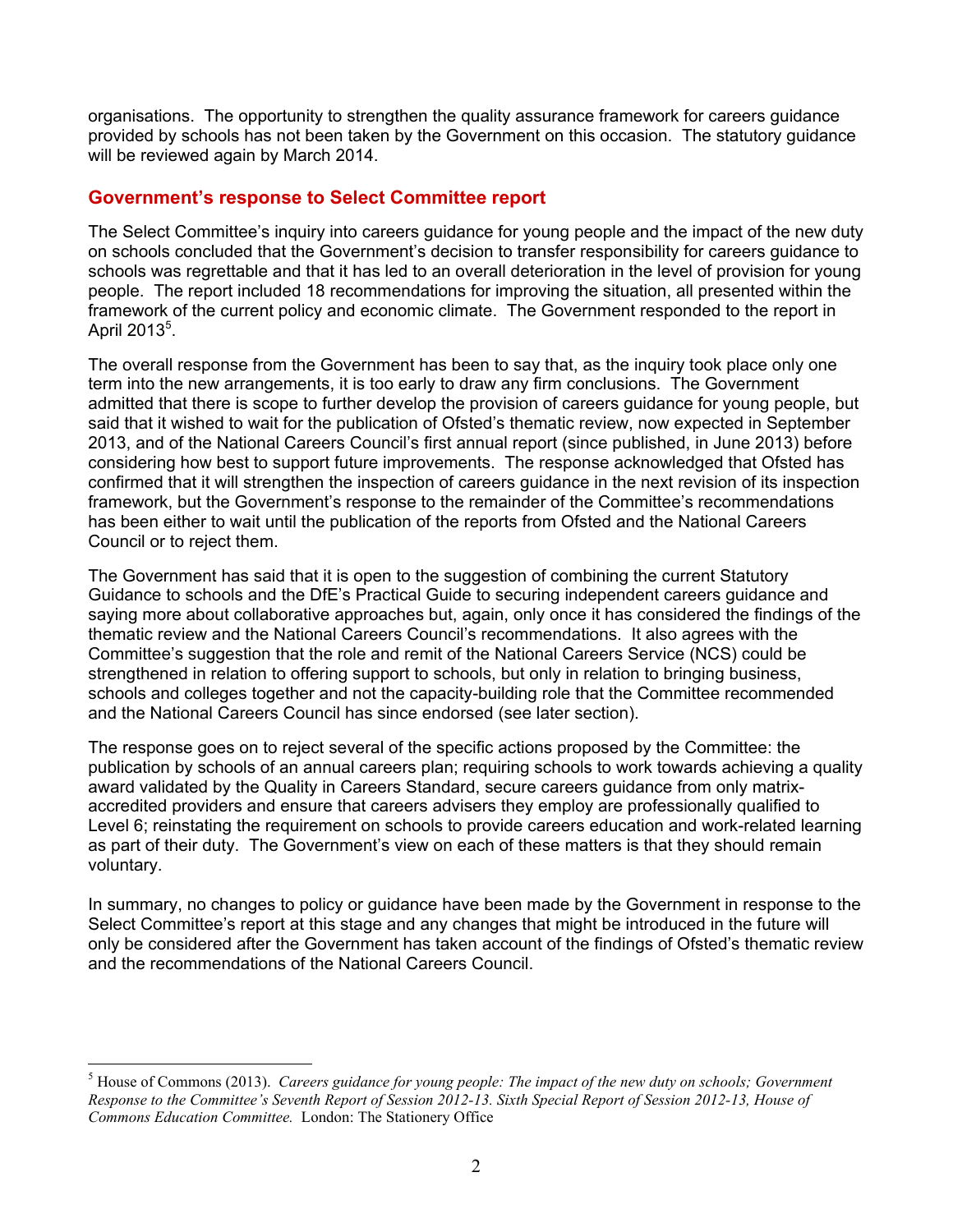#### **Labour policy review: reference to careers guidance in schools**

In May 2013 the Labour Party's Policy Review Skills Taskforce published its interim report<sup>6</sup>. The main focus of the report is on raising the status of vocational education and increasing the level of apprenticeships and other work-based training, but the report includes a section on information, advice and guidance for young people. The Taskforce is critical of the decision to devolve responsibility for careers guidance to schools, citing not only the difficult conflict of interests between offering impartial advice yet also being a provider of some of the opportunities post-16, but also the difficulty of not necessarily being well equipped to have up to date knowledge of local and regional labour markets.

In a section about the need for young people to have high quality guidance, the report suggests that there is a strong case for a sub-regional, independent information and careers guidance service with strong links to employers. Whether this model becomes adopted as official Labour Party policy as it prepares for the next General Election, expected in spring 2015, remains to be seen but it introduces a variation on the second of the three options set out in my original discussion paper, the all-age national careers service. The model would need further debate, particularly about the precise nature of the links with employers and about whether the intention would be to establish the proposed subregional careers guidance service for young people alongside the existing NCS for adults (which is already organised through regional providers) or to reform the current NCS into a sub-regional all-age service, but it usefully adds two new issues to the debate about future options. An independent service closely linked to the skills agenda, and organised on a sub-regional level, combines two topical themes: firstly, greater synergy between careers guidance and skills strategies, and secondly, localism. The need to develop closer relationships between careers guidance policy and practice and strategies to tackle skill shortages is being debated actively in several different contexts as we will see in the next section of this paper. The Heseltine report on wealth creation recommended planning the provision of careers guidance at a local level, possibly funded through a single pot<sup>7</sup>, and in collaboration with the Local Enterprise Partnerships (LEPs) which are organised at a sub-regional level.

## **National Careers Council report**

The National Careers Council was established in May 2012, to provide advice to the Government on careers provision for young people and adults in England. The Council published its first annual report<sup>8</sup> in June 2013.

The report sets its findings firmly in the context of a detailed analysis of the economic and social challenges we face, in particular the apparent paradox of high unemployment, especially among young people, and the difficulties employers experience in recruiting people with the skills they need. It calls for a culture change in careers provision to address this mismatch of skills shortages and high unemployment. The Council puts forward seven recommendations, each accompanied by several practical steps (36 in total) setting out the actions it proposes.

The Council argues for stronger links between careers guidance and the labour market and proposes an employer-led advisory board, comprising senior representatives from employers, education and the career development profession, to guide the future work of the NCS and ensure it meets the needs of young people, adults and employers. The report seems to take the view that the provision of careers guidance services for adults is broadly working well but that services for young people need to be enhanced significantly. The Council does not challenge the current policy of devolving responsibility for careers guidance to schools but it does propose a range of measures to significantly expand the

<sup>&</sup>lt;sup>6</sup> Labour's Policy Review. *Skills Taskforce Interim Report: Talent Matters – why England needs a new approach to skills*<br><sup>7</sup> Heseltine, M. (2012). *No Stone Unturned: in pursuit of growth*<br><sup>8</sup> National Careers Council (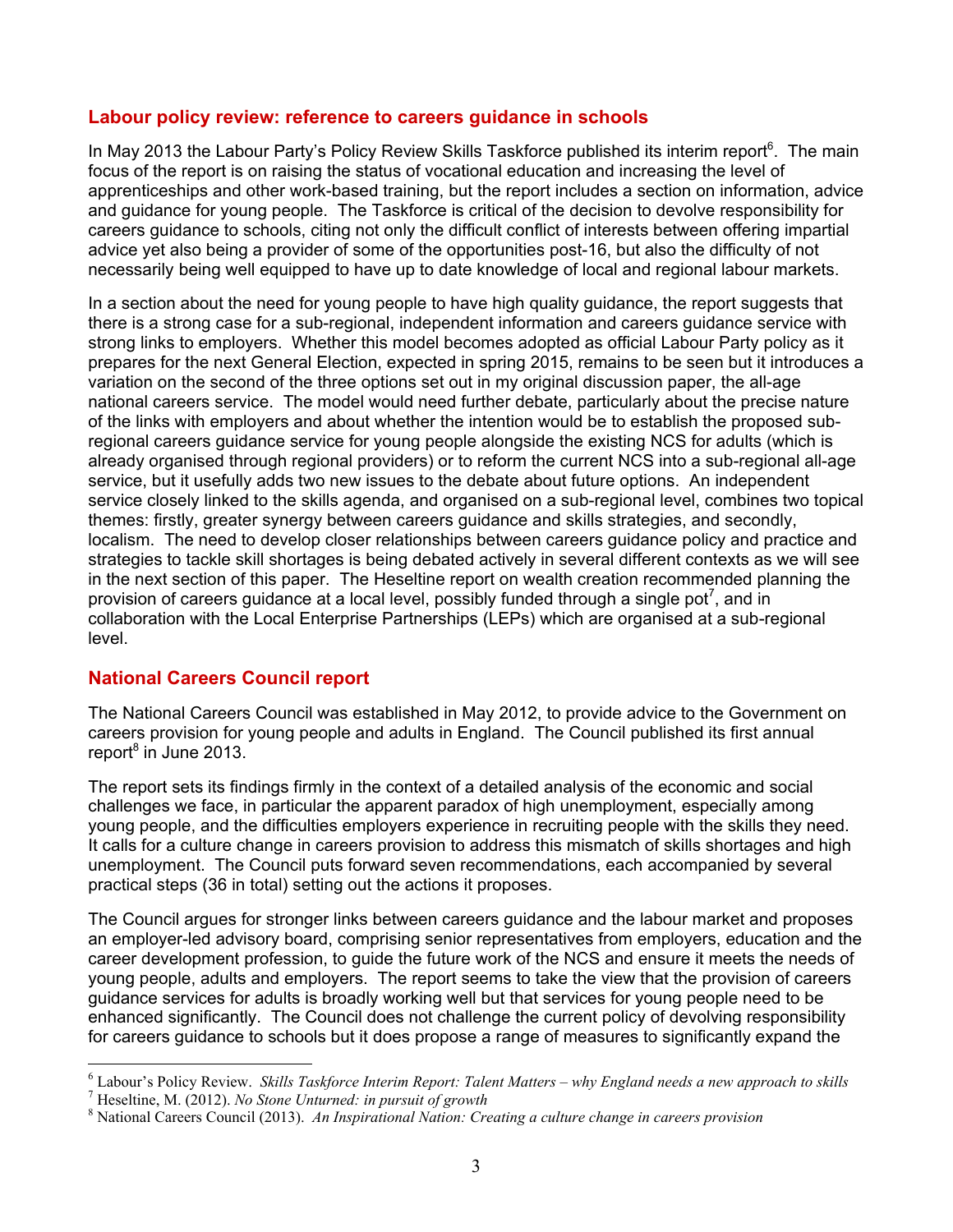work of the NCS with schools, young people and parents. These practical steps include: helping schools to access impartial face-to-face professional careers guidance; developing a dedicated area for parents and carers on the NCS website; providing up to date labour market intelligence to schools; working with the Career Development Institute (CDI) to provide professional development and other support to school staff; developing a section on its website for teachers; promoting the use of matrix and of quality awards validated by the Quality in Careers Standard; facilitating the sharing of best practice. All of these proposals have the common goal of building the capacity of schools to fulfill their statutory duty and improving the quality and consistency of careers guidance provided for young people and careers support services for parents.

Since the report was published both the Confederation for British Industry (CBI) and the Association for School and College Leaders (ASCL) have backed the Council's call to extend face-to-face careers guidance to students. The CBI goes on to say that young people need face-to-face advice from the NCS alongside its online services<sup>9</sup>. A subsequent response from the National Careers Council asserts that a National Careers Service that is generally performing well for adults, with both face-toface and online careers support, should be expanded to young people. These statements suggest a role for the NCS in addition to that of capacity-building in schools, as a provider of careers guidance services for young people.

The report does not make any recommendations about increasing the funding for schools, or to the NCS, but it does include a breakdown of the overall budget for the NCS. The figures reveal some interesting facts. Firstly, there is the by now familiar information that while the Department for Business Innovation and Skills (BIS) contributed over £80M in 2012-13, for careers guidance services for adults, the equivalent sum from the DfE was under £5M. As the Minister for Skills, Matthew Hancock MP, pointed out at the launch of the report, the DfE's contribution pays only for the website and telephone helpline: it does not include the funding that schools are committing to commissioning careers guidance from their own budgets. However, it must be acknowledged that the funding that schools are committing to careers guidance has been taken from other areas of their expenditure: schools have not been given any additional funding to pay for their new responsibilities. Secondly, the budget figures reveal that the Ministry of Justice contributed almost three times as much money as the DfE, to pay for careers guidance for individuals in custody. While the report gives no indication about how its proposed enhanced support for schools from the NCS will be funded, it does say that the NCS must remain as a single national service and that its funding should not be included in any 'single pot' for the regions.

#### **Initial responses to my original discussion paper**

The paper was published in March 2013. Several individuals and organisations have kindly helped to disseminate the paper via various websites. People who have taken the time to get in touch have indicated a preference either for a genuinely all-age external careers guidance service, providing faceto-face guidance to young people in schools, or for a school-based model. No one has said that we should continue with the current commissioning model.

Some people have asked about the different costs of each of the three models I set out. My view is that, although there may be marginal variations between the costs of the three options, the overall costs would be broadly similar. This is because the largest component of the budget would be spent on providing face-to-face guidance to young people and this would cost approximately the same amount in any of the models: the difference would be the source of the funding (schools' own budgets in Options 1 and 3; DfE funding in Option 2). When I have attempted to estimate the annual costs, based on the numbers of schools and secondary age students in England and the average salary and

<sup>-&</sup>lt;br>9 <sup>9</sup> CBI Director, John Cridland, speaking at the Grammar School Heads' Association annual conference on 19 June 2013